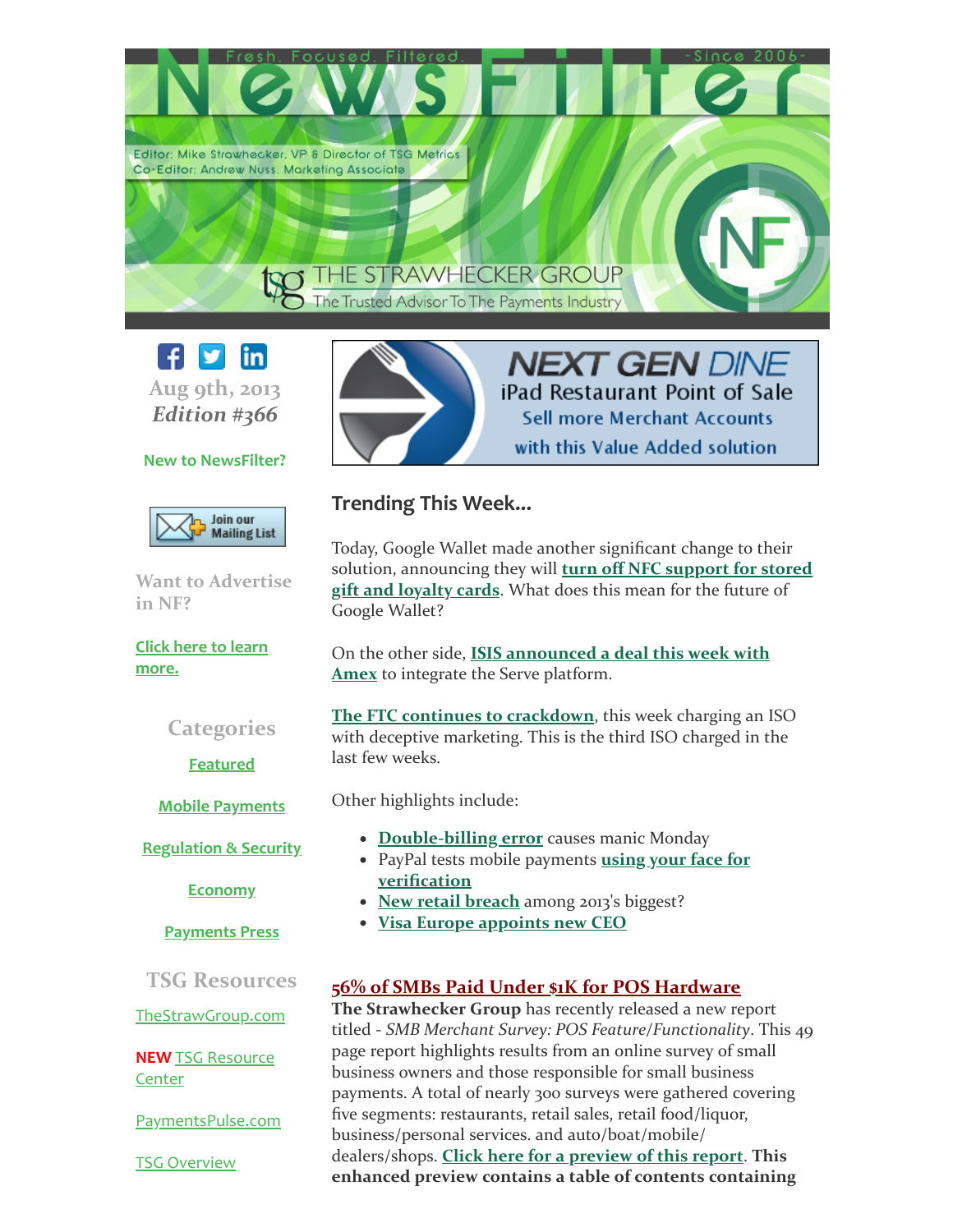#### [Transaction](http://library.constantcontact.com/doc201/1111273965379/doc/39oT4lea5y1ZsXg2.pdf) Advisory

[Acquisition](http://library.constantcontact.com/doc201/1111273965379/doc/nYvgkVVich2Xk1UR.pdf) Multiples & **Attrition Summary** 

UPDATED Merchant **[Aggregation](http://library.constantcontact.com/doc201/1111273965379/doc/DMX9exECmEI4B3Dw.pdf)** 

Acquirer Strategic **[Assessment](http://paymentspulse.com/wp-content/uploads/2012/10/TSG-Acquirer-Strategic-Assessment.pdf?utm_source=NewsFilter+366+8%2F09%2F13&utm_campaign=NF+%23366+8%2F09%2F13&utm_medium=archive)** 

TSG MPPS [Benefits](http://library.constantcontact.com/doc201/1111273965379/doc/te36KxDnsvTxflIR.pdf)

MPPS [Example](http://paymentspulse.com/wp-content/uploads/2013/03/MPPS-Portfolio-Example-Report-March-2013.pdf?utm_source=NewsFilter+366+8%2F09%2F13&utm_campaign=NF+%23366+8%2F09%2F13&utm_medium=archive) Report

ETA/TSG Economic [Indicators](http://library.constantcontact.com/doc201/1111273965379/doc/KDI0Z69kdvINL99v.pdf) Report

Case Study: Driving Value Through [Competitive](http://paymentspulse.com/wp-content/uploads/2012/11/TSG-Case-Study-Driving-Value-Through-Competitive-Bidding.pdf?utm_source=NewsFilter+366+8%2F09%2F13&utm_campaign=NF+%23366+8%2F09%2F13&utm_medium=archive) Bidding

Should [Traditional](http://paymentspulse.com/wp-content/uploads/2012/11/TSG-Square-Infographic.pdf?utm_source=NewsFilter+366+8%2F09%2F13&utm_campaign=NF+%23366+8%2F09%2F13&utm_medium=archive) Merchant Acquirers "Beware of Square"

What [Benefits](http://library.constantcontact.com/doc201/1111273965379/doc/uMeec6N61qZeP8au.pdf) Me By Paying a Credit Card Swipe Fee?

Use a Smart Phone to Buy [Things!](http://library.constantcontact.com/doc201/1111273965379/doc/skj91IBKrHdZZurB.pdf)

This Day in History: 1974

# Unusual Succession Makes Ford President

In accordance with his statement of resignation the previous evening, Richard M. Nixon officially ends his term as the 37th president of the United States at noon. Before departing with his family in a helicopter from the White House lawn, he smiled farewell and enigmatically raised his arms in a victory or peace salute. The helicopter door was then closed, and the Nixon family began their journey

the outline for the full report, you will know everything you are getting before you purchase. You can [order](http://library.constantcontact.com/doc201/1111273965379/doc/SrPNfNpAAF4LOL9T.pdf) it here for \$1,195.

# <span id="page-1-1"></span><span id="page-1-0"></span>Featured

# Google Wallet [Dropping](http://www.engadget.com/2013/08/09/google-drops-loyalty-gift-card-nfc-use/?utm_source=NewsFilter+366+8%2F09%2F13&utm_campaign=NF+%23366+8%2F09%2F13&utm_medium=archive) NFC Loyalty Points & Gift Cards

#### 8/09/13 Engadget

Google is fundamentally changing how an aspect of Wallet works. Again. On August 21st, Mountain View is turning NFC functionality off for Walletstored gift and loyalty cards and recommends spending any gift card balances before the deadline later this month (i.e., within 12 days from now). However, if you still have the physical cards, you're in the clear and can use them without worry.

# The Dick [Durbin](http://www.hoover.org/publications/defining-ideas/article/153401?utm_source=NewsFilter+366+8%2F09%2F13&utm_campaign=NF+%23366+8%2F09%2F13&utm_medium=archive) Debit Card Fiasco

#### 8/06/13 Hoover Institution

A recent ruling in federal district court is sending tremors through an already roiled market. One of the great financial innovations of the 1990s was the now ubiquitous debit card. But its salad days may well be coming to an end. Why? Because of two events. First, the Federal Reserve in 2011 set rates for debit card transactions at \$0.21 per transaction. Second, this past week, Richard Leon, a judge on the District Court for the District of Columbia, set aside two of the Fed's regulations in NACS v. Federal Reserve.

# <span id="page-1-2"></span>Continuing Its Payments [Crackdown,](http://digitaltransactions.net/news/story/4220?utm_source=NewsFilter+366+8%2F09%2F13&utm_campaign=NF+%23366+8%2F09%2F13&utm_medium=archive) the FTC Charges an ISO With Deceptive Marketing

#### 8/07/13 Digital Transactions

If independent sales organizations needed more evidence that the Federal Trade Commission is monitoring their activities more closely, it came last week with the filing of yet another complaint against an ISO. Within weeks of charging two ISOs with violations of the federal Telemarketing Sales Rule, the FTC filed a complaint charging Spokane, Wash-based Merchant Services Direct LLC (MSD) with a more familiar violation: deceptive marketing practices.

# <span id="page-1-3"></span>[Double-billing](http://www.greensheet.com/breakingnews.php?nw_flag_type=next&utm_source=NewsFilter+366+8%2F09%2F13&utm_campaign=NF+%23366+8%2F09%2F13&utm_medium=archive) Error Causes Manic Monday

#### 8/07/13 The Green Sheet

May have to scroll to read article. First Data Corp., the largest acquirer in the United States and privately owned by investment firm KKR & Co. LP, double-billed a sizable amount of its merchants on one day in early August 2013. The merchants affected were those whose transactions are processed on First Data's Omaha processing platform, one of five platforms First Data operates in the United States. ISOs have been inundated with calls from double-billed merchants who have their customers' payment card transactions processed on the Omaha platform.

# Court To Fed: Keep The [\(Inter\)Change](http://storefrontbacktalk.com/securityfraud/court-to-fed-keep-the-interchange/?utm_source=NewsFilter+366+8%2F09%2F13&utm_campaign=NF+%23366+8%2F09%2F13&utm_medium=archive)

#### 8/08/13 StorefrontBacktalk

On July 31, a federal court in Washington sent shock waves through the merchant, banking, and credit/debit card industry by overturning the Federal Reserve's rules implementing limitations on the interchange fees banks can charge merchants for processing signature- and PIN-based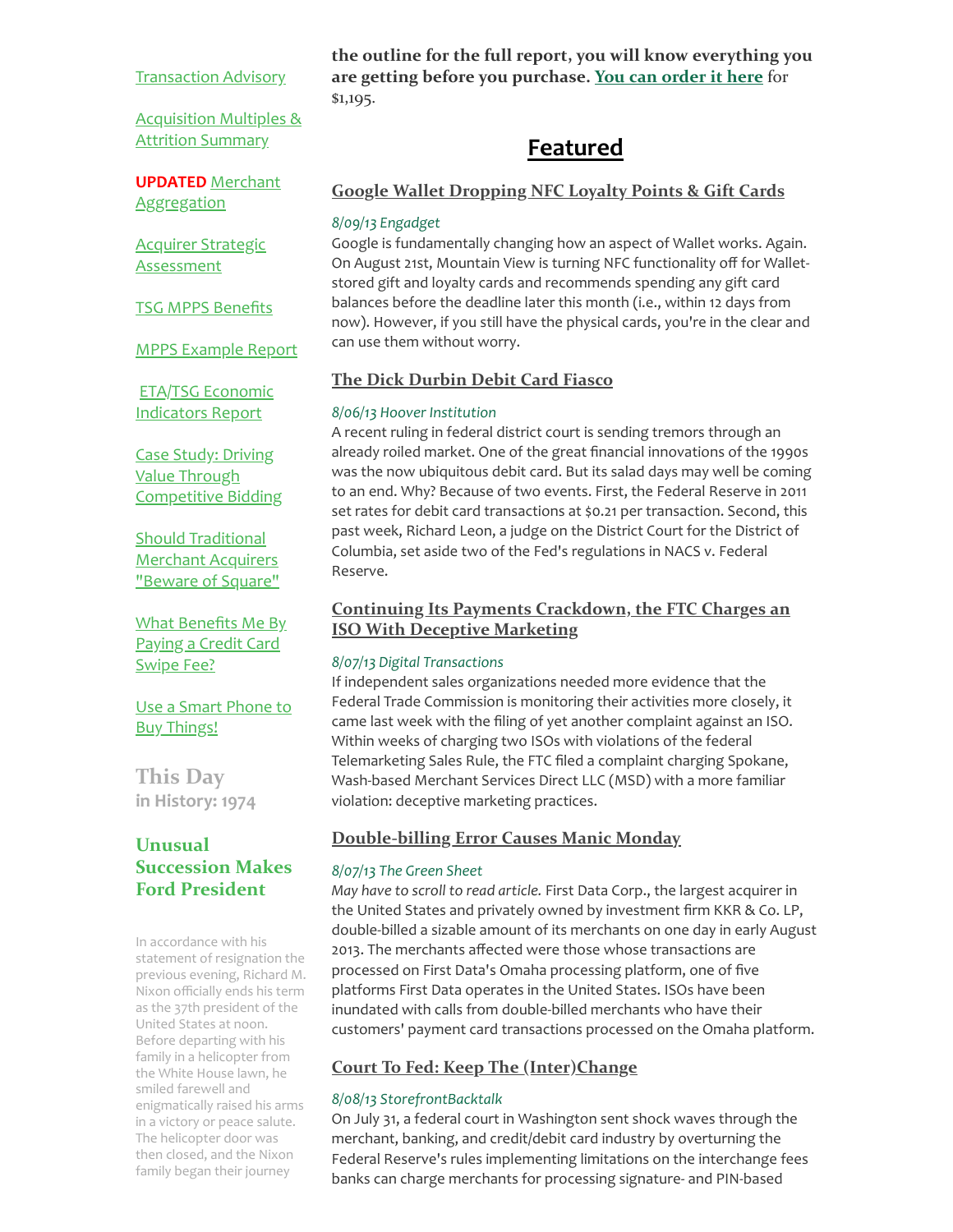home to San Clemente, California. Richard Nixon was the first U.S. president to resign from office.

Minutes later, Vice President Gerald R. Ford was sworn in as the 38th president of the United States in the East Room of the White House. After taking the oath of office, President Ford spoke to the nation in a television address, declaring, "My fellow Americans, our long national nightmare is over." [Click here to read more.](http://www.history.com/this-day-in-history/unusual-succession-makes-ford-president?utm_source=NewsFilter+366+8%2F09%2F13&utm_campaign=NF+%23366+8%2F09%2F13&utm_medium=archive)

debit cards. In doing so, the Judge ruled that the Fed had not reduced these fees enough to comply with the wording and the intent of Congress. While this is good news for merchants and bad news for banks, how much the good news is worth depends on how much a debit card transaction costs.

## New Reports: Attrition & [Profitability](http://library.constantcontact.com/doc201/1111273965379/doc/87PWKr5pyNtUlHnm.pdf) Data

#### 7/26/13 TSG Metrics

The Strawhecker Group is announcing a new series of reports - TSG Data Briefs. Using dynamic data, TSG Data Briefs are host to vital information within the payments industry such as attrition, profitability, vertical attractiveness, and much more. See the previews below, which represent an example of the full report minus the data.

- U.S. [Acquiring](http://library.constantcontact.com/doc201/1111273965379/doc/vSQUsYw8nnQmNwpl.pdf) Industry Volume & Net Revenue Attrition & Growth: 2010 - Q1 2013 - \$499
	- Detail on account attrition, dollar volume net attrition, and net revenue net attrition as well as same-store-sales and growth
- U.S. Merchant Portfolio [Profitability:](http://library.constantcontact.com/doc201/1111273965379/doc/yFeIgf2t9bKeyFt9.pdf) 2009 Q1 2013 [\\$900](http://library.constantcontact.com/doc201/1111273965379/doc/yFeIgf2t9bKeyFt9.pdf)
	- A snapshot of the collective performance of TSG's SMB database including attrition & profitability
- U.S. Merchant Vertical [Attractiveness](http://paymentspulse.com/wp-content/uploads/2013/07/TSG-Merchant-Acquiring-Vertical-Attractiveness-PREVIEW-3.xlsx?utm_source=NewsFilter+366+8%2F09%2F13&utm_campaign=NF+%23366+8%2F09%2F13&utm_medium=archive) Q1 2013 \$3,900
	- Analysis on where opportunities reside within given verticals in the merchant acquiring industry
- U.S. [Merchant](http://paymentspulse.com/wp-content/uploads/2013/07/TSG-Merchant-Discount-by-Tier-PREVIEW-41.xlsx?utm_source=NewsFilter+366+8%2F09%2F13&utm_campaign=NF+%23366+8%2F09%2F13&utm_medium=archive) Acquiring Discount by Tier: Q1 2012 Q1 2013 -<u>\$4,900</u>
	- Profitability decomposition trends by merchant size category

#### ROI of this data:

At a cost of \$4,900 buyers would need to acquire approximately five (5) new accounts processing around \$170K in annual volume in the identified merchant verticals from this analysis in order to generate enough gross profit to cover the cost of the engagement. (Assuming annual gross profit per merchant of .00598)

TSG Data Briefs are sourced using thousands of perimeters found in TSG's exclusive database of 1.6M [merchants](http://library.constantcontact.com/doc201/1111273965379/doc/87PWKr5pyNtUlHnm.pdf).

# Click here to order any of these [exclusive](http://library.constantcontact.com/doc201/1111273965379/doc/SrPNfNpAAF4LOL9T.pdf) reports.



# <span id="page-2-1"></span><span id="page-2-0"></span>Mobile Payments

ISIS Moves [Beyond](http://www.finextra.com/News/FullStory.aspx?newsitemid=25104&utm_source=NewsFilter+366+8%2F09%2F13&utm_campaign=NF+%23366+8%2F09%2F13&utm_medium=archive) NFC With Amex Serve Tie-Up

#### 8/09/13 Finextra

Isis has moved to extend its upcoming mobile wallet beyond NFC payments by striking a deal with American Express to integrate the card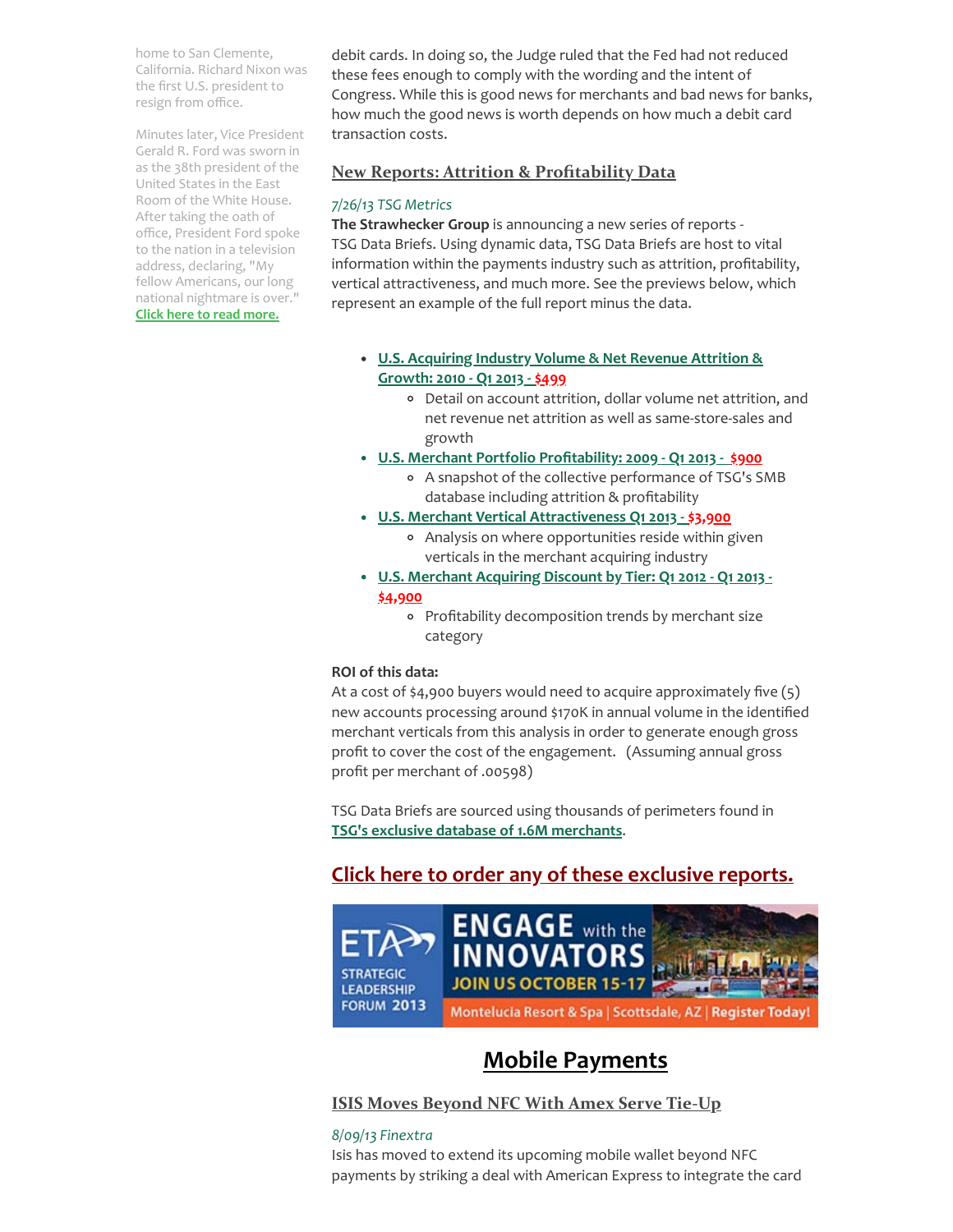giant's Serve platform. Last year AmEx agreed to add several of its cards, including Serve, to the Isis wallet, enabling users to make mobile NFC payments from their accounts. The new deal means that when Isis launches across the US later this year, all customers will be offered an integrated AmEx Serve account, enabling them to also pay bills online and P2P payments.

# <span id="page-3-0"></span>PayPal Tests Mobile Payments Using Your Face for **[Verification](http://news.cnet.com/8301-1023_3-57597555-93/paypal-tests-mobile-payments-using-your-face-for-verification/?utm_source=NewsFilter+366+8%2F09%2F13&utm_campaign=NF+%23366+8%2F09%2F13&utm_medium=archive)**

## 8/08/13 CNET

PayPal is rolling out a new trial for British consumers to see if they really can leave their wallets at home. Recently kicking off in London borough Richmond upon Thames, the test includes 12 different merchants set up to accept PayPal payments, according to the company. Using the PayPal app for



iOS, Android, or Windows Phone, shoppers can see nearby participating merchants highlighted on their mobile phones.

# Samsung Wallet Set for [International](http://thenextweb.com/apps/2013/08/09/samsung-wallet-set-international-push-after-landing-on-google-play/?utm_source=NewsFilter+366+8%2F09%2F13&utm_campaign=NF+%23366+8%2F09%2F13&utm_medium=archive) Push After Going Live on Google Play

## 8/09/13 The Next Web

Samsung Wallet, the smartphone giant's answer to Apple's Passbook service, has stepped out of Korea after landing on the Google Play store ahead of what will presumably be a broad push of the ticketing service in the US and other counties, as SammyHub reports. Samsung announced Wallet back at Mobile World Congress in February, and the service quietly debuted in Korea in May. While it may draw comparisons to Google Wallet based on its name, the service is really more akin to an Android version of Passbook.

# [MasterCard](http://www.nfcworld.com/2013/08/05/325325/mastercard-ceo-nfc-should-be-seen-as-a-longer-term-effort/?utm_source=NewsFilter+366+8%2F09%2F13&utm_campaign=NF+%23366+8%2F09%2F13&utm_medium=archive) CEO: NFC Should Be Seen As "A Longer Term Effort"

# 8/05/13 NFC World

MasterCard CEO Ajay Banga has suggested that NFC should be seen as a longer term effort, while acknowledging that some markets have adopted NFC much faster than others. "I don't think these are 12 and 18 months things," he said during MasterCard's Q2 2013 earnings call. "Just think of the ecosystem and the infrastructure that needs to be built for any of these to happen and so I tend to look on it as a longer term effort."

# Groupon: Mobile Driving Close to [Half of North](http://www.fiercemobilecontent.com/story/groupon-mobile-driving-close-half-north-american-transactions/2013-08-08?utm_source=NewsFilter+366+8%2F09%2F13&utm_campaign=NF+%23366+8%2F09%2F13&utm_medium=archive) American **Transactions**

#### 8/08/13 FierceMobile

Groupon reported better-than-expected second-quarter sales, crediting its turnaround to the continued growth of its mobile commerce business: Close to half of the company's North American transactions are now completed on mobile devices, increasing from 30 percent in June 2012.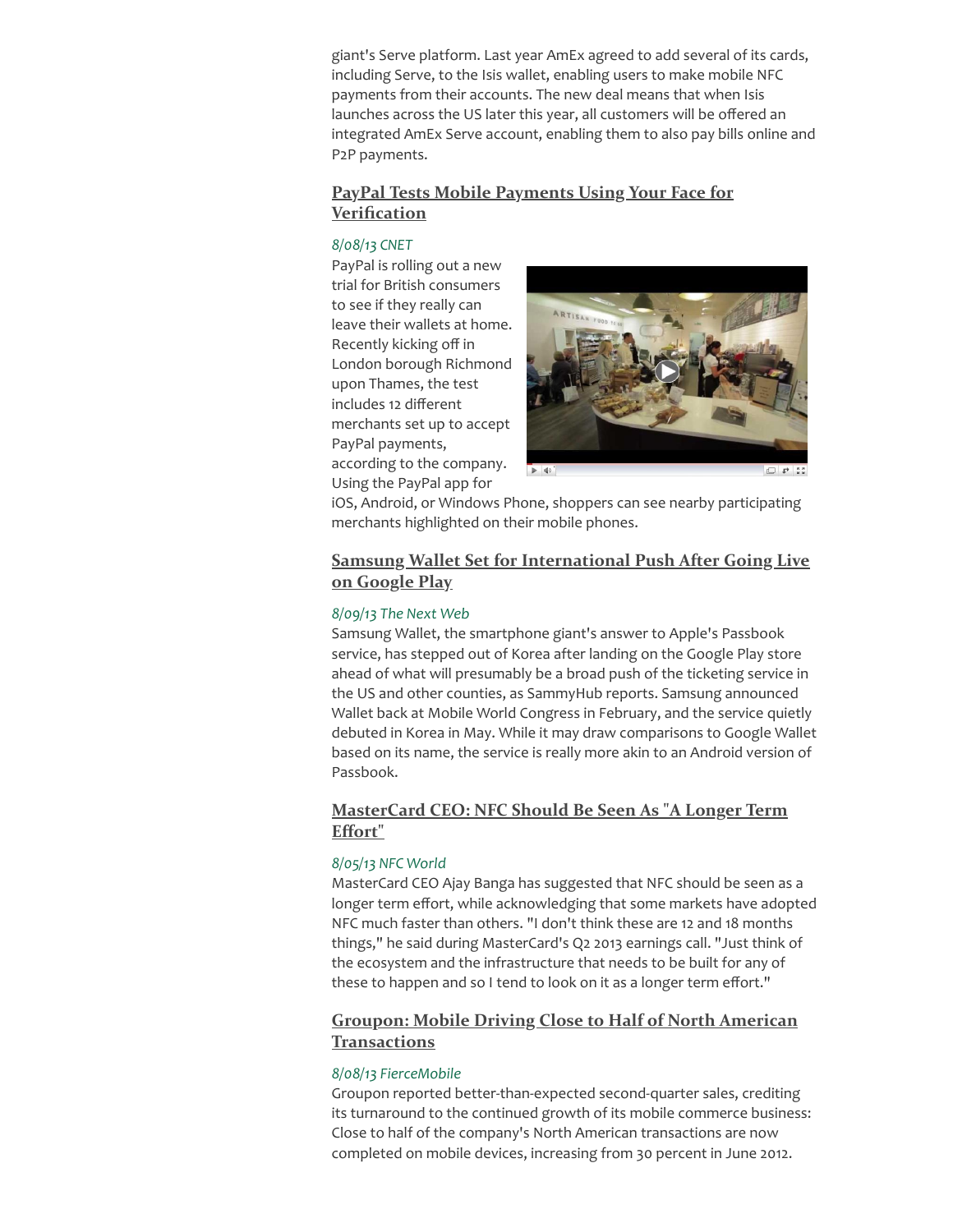Groupon posted revenues of \$608.7 million in the second quarter, up 7 percent over the year-ago period.

# Square for iOS Gets Payment Recording & Tracking, Cash [Management](http://thenextweb.com/apps/2013/08/05/square-for-ios-gets-payment-recording-and-tracking-cash-management-and-bluetooth-printer-support-for-ipad/?utm_source=NewsFilter+366+8%2F09%2F13&utm_campaign=NF+%23366+8%2F09%2F13&utm_medium=archive) & Bluetooth Printer Support for iPad

#### 8/05/13 TNW

Square today updated its iOS app with new features for all of Apple's mobile devices as well as added some iPad-specific improvements. You can download the new version now directly from Apple's App Store. On the iPhone, iPad, and iPod touch, Square now lets you record and track "all kinds of payments," including checks and gift cards. Previously it only kept an eye on credit card and cash purchases.



Unique Insurance Solutions for the Payment Card Industry

# <span id="page-4-2"></span><span id="page-4-0"></span>Regulation & Security

# New Retail Breach Among 2013's [Biggest?](http://www.bankinfosecurity.com/new-retail-breach-among-2013s-biggest-a-5970?utm_source=NewsFilter+366+8%2F09%2F13&utm_campaign=NF+%23366+8%2F09%2F13&utm_medium=archive)

#### 8/07/13 Bank Info Security

A cyber-attack that hit Harbor Freight Tools and likely exposed card data processed at all 400 of its retail tool stores could rank among one of the biggest retail breaches this year, one card issuer says. In fact, the issuer, who asked to remain anonymous, says compromised cards linked to the Harbor Freight attack will likely hit totals similar to those that resulted from a breach at Schnuck Markets Inc., discovered in April, and a similar breach at Raley's Family of Fine Stores, discovered in June.

# U.S. Judge Says SEC Can Pursue [Bitcoin-related](http://www.reuters.com/article/2013/08/06/us-court-sec-bitcoin-idUSBRE97517G20130806?utm_source=NewsFilter+366+8%2F09%2F13&utm_campaign=NF+%23366+8%2F09%2F13&utm_medium=archive) Lawsuit

#### 8/06/13 Reuters

U.S. regulators got the green light from a federal judge to proceed with their lawsuit against a Texas man accused of running a Ponzi scheme using Bitcoin, the virtual online money system. Trendon Shavers of Bitcoin Savings & Trust had challenged the Securities and Exchange Commission's case against him, saying the regulator had no jurisdiction to sue him because the Bitcoin investments he offered are not securities or subject to any U.S. regulation.

# How [Scammers](http://gigaom.com/2013/08/07/how-scammers-drained-1700-from-my-bank-account-using-starbucks-cards/?utm_source=NewsFilter+366+8%2F09%2F13&utm_campaign=NF+%23366+8%2F09%2F13&utm_medium=archive) Drained \$1,700 from My Bank Account Using Starbucks Cards

#### 8/08/13 GigaOM

I don't know about you, but I find bank-account hacking the ultimate bogeyman. As a 20-something living in the uber-expensive New York City, the thought of a late-night ATM run for taco-truck money turning into an avenue for crooks to take my hard-earned cash always keeps me on alert. To say I'm diligent about checking my account, especially around paydays, is an understatement.

# <span id="page-4-1"></span>Economy

U.S. Jobless Claims Edge Up to [333,000](http://www.marketwatch.com/story/us-jobless-claims-edge-up-to-333000-2013-08-08?dist=beforebell&utm_source=NewsFilter+366+8%2F09%2F13&utm_campaign=NF+%23366+8%2F09%2F13&utm_medium=archive)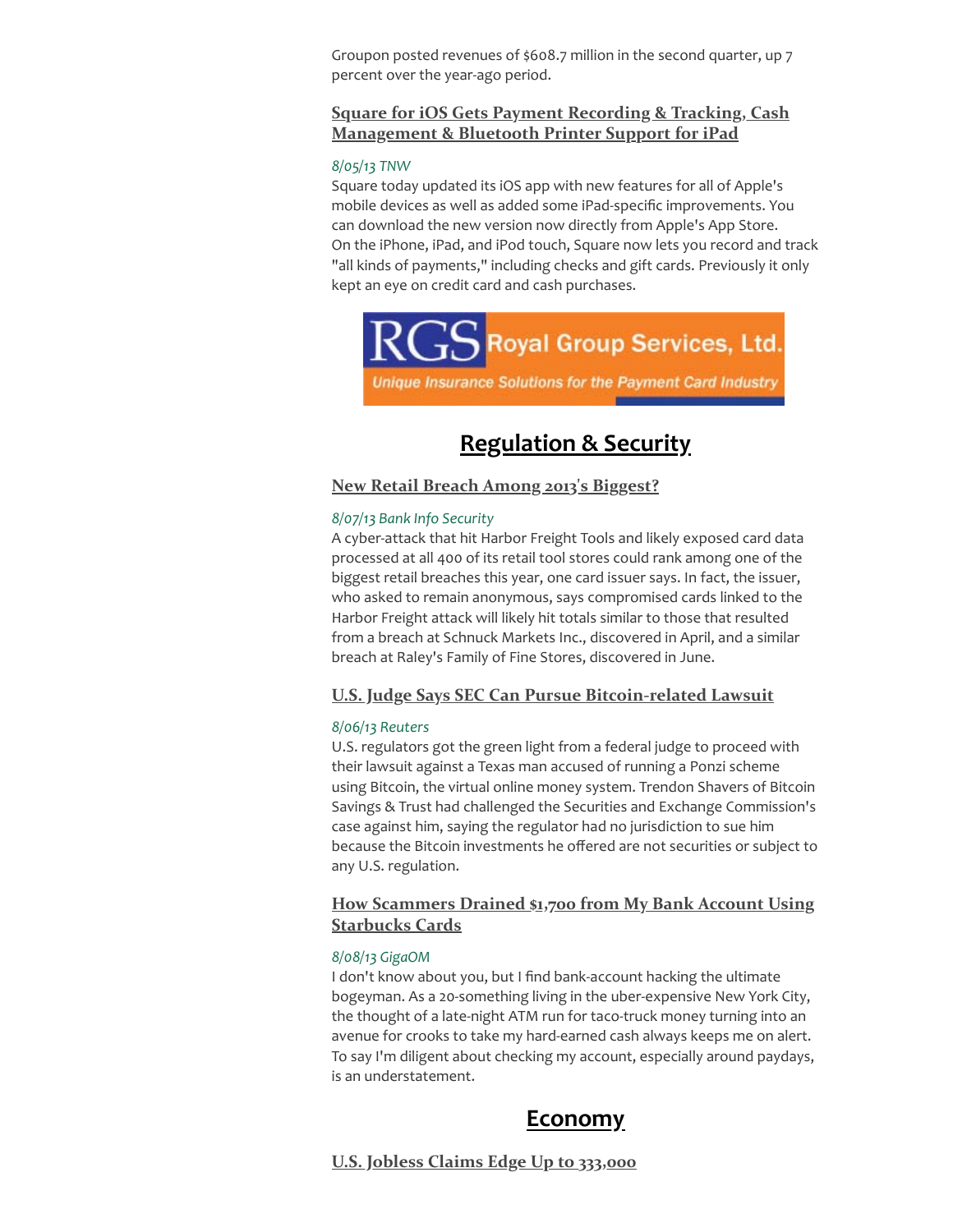#### 8/08/13 MarketWatch

New applications for unemployment benefits rose less than expected last week and remained near a five-year low, perhaps a sign of some improvement in the labor market.Initial jobless claims climbed 5,000 to a seasonally adjusted 333,000 in the week ended Aug. 3, the Labor Department said Thursday. Economists polled by MarketWatch had forecast claims to rise by twice as much to 339,000.

# Retail Sales Miss Forecasts in July, Raise [Back-to-School](http://www.latimes.com/business/money/la-fi-mo-retail-sales-july-school-20130808,0,2499585.story?utm_source=NewsFilter+366+8%2F09%2F13&utm_campaign=NF+%23366+8%2F09%2F13&utm_medium=archive) Worries

## 8/08/13 LA Times

Retail sales for July missed expectations as discounters and teen apparel stores struggled, causing Wall Street to fret about the fate of back-toschool shopping. A monthly gauge of same-store sales from Thomson Reuters found 4.2% growth from a year earlier, though analysts had expected a 4.4% uptick. Stripping out the effect of drug stores, the industry got a 3.7% boost, which also fell short of predictions.

## [Americans](http://www.bloomberg.com/news/2013-08-05/americans-with-best-credit-in-decades-drive-u-s-economy.html?utm_source=NewsFilter+366+8%2F09%2F13&utm_campaign=NF+%23366+8%2F09%2F13&utm_medium=archive) With Best Credit in Decades Drive U.S. Economy

#### 8/05/13 Bloomberg

Americans have made progress putting their finances in order and are ready to borrow again -- giving the world's largest economy another driver of spending and growth. Household net worth soared to a record high in the first quarter, Federal Reserve data show, and the financialobligations ratio relating consumer debt to income matched the lowest in 33 years. Consumer loans are rising, and the American Bankers Association reports the share of delinquencies on bank cards is the smallest since 1990.

# **Your Advertisment Here**

Over 8,000 Industry Professionals Will See it.

**Learn More** 

# <span id="page-5-0"></span>Payments Press

# Wells Fargo and American Express Announce Credit Card Issuing [Partnership](http://about.americanexpress.com/news/pr/2013/wells-fargo-amex-partnership.aspx?utm_source=NewsFilter+366+8%2F09%2F13&utm_campaign=NF+%23366+8%2F09%2F13&utm_medium=archive)

#### 8/07/13 American Express

Two companies that share the same founders and a rich history, Wells Fargo and American Express, announced today a new chapter of partnership that will see Wells Fargo issuing new credit cards accepted on the American Express network. Wells Fargo will make the cards available in the marketplace nationwide by mid-2014. Financial terms of the agreement were not disclosed.

# <span id="page-5-1"></span>Visa Europe [Appoints](http://www.visaeurope.com/en/newsroom/news/articles/2013/new_ceo_appointed.aspx?utm_source=NewsFilter+366+8%2F09%2F13&utm_campaign=NF+%23366+8%2F09%2F13&utm_medium=archive) New CEO

# 8/07/13 Visa

Visa Europe today announced the appointment of Nicolas Huss as its next President and CEO. Huss (48) will join Visa Europe from Apollo Group, where he is Chief Executive, Avant Spain and Ireland, on 1 October. After seven and a half years as President and CEO, Peter Ayliffe has decided to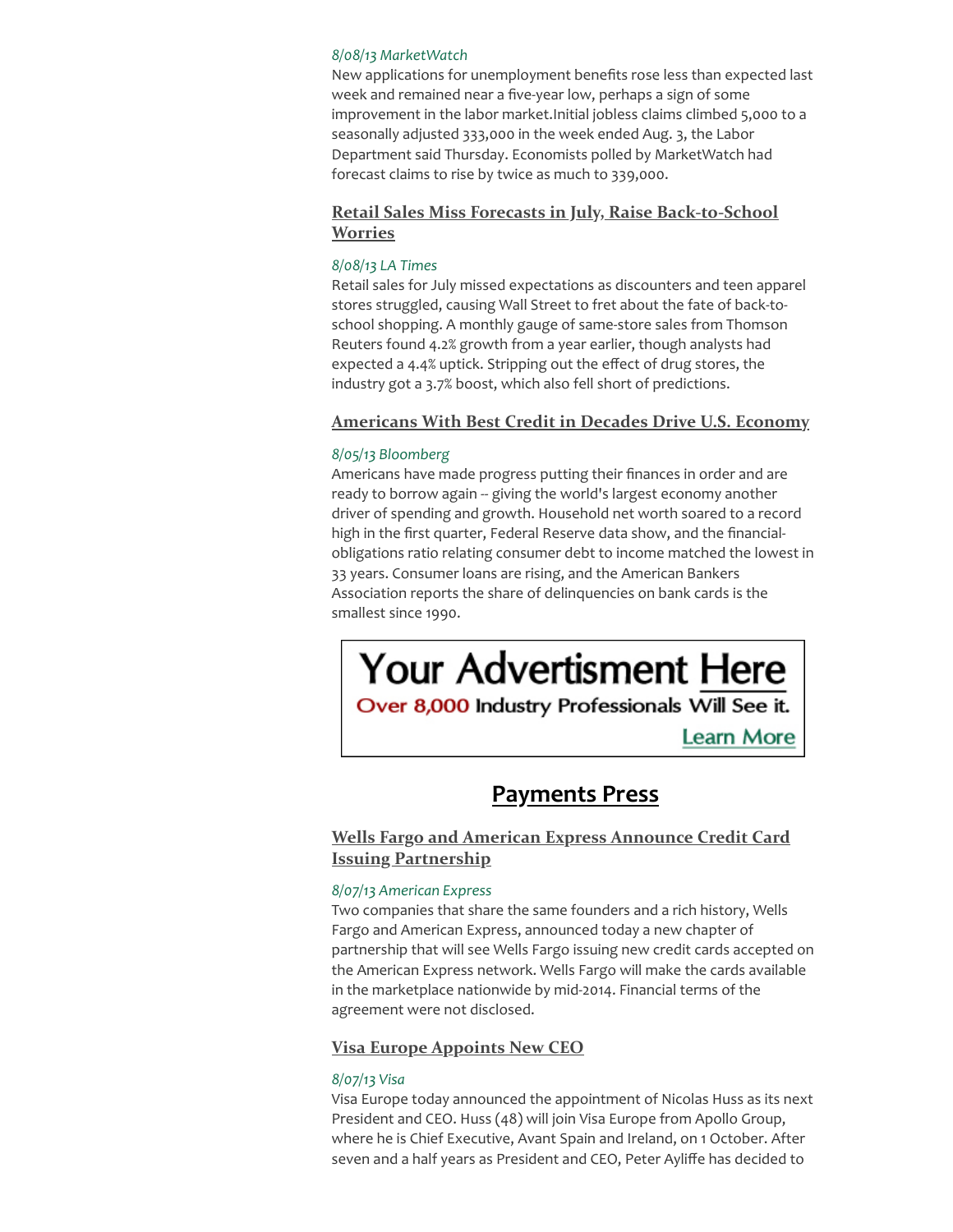step down at the end of September in order to concentrate on his expanding portfolio of non-executive roles.

#### WorldPay [eCommerce](http://www.worldpay.com/media/index.php?page=archive&sub=worldpay-ecom-double-digit-growth&c=&utm_source=NewsFilter+366+8%2F09%2F13&utm_campaign=NF+%23366+8%2F09%2F13&utm_medium=archive) Transaction Volume Grows 45%

#### 8/08/13 WorldPay

The eCommerce division of WorldPay, a global leader in payment processing, risk and alternative payments, has today announced significant growth across all product groups with transaction volumes up 45% compared to the first half of 2012. In the first half of 2013, over 257 million gateway transactions were processed.

#### Alliance Data Announces [Agreements](http://www.sacbee.com/2013/08/06/5626446/alliance-data-announces-agreements.html?utm_source=NewsFilter+366+8%2F09%2F13&utm_campaign=NF+%23366+8%2F09%2F13&utm_medium=archive) With PayPal

#### 8/06/13 SacBee

Alliance Data Systems Corporation, a leading provider of loyalty and marketing solutions derived from transaction-rich data, announced its Retail Services business, which manages more than 120 branded credit programs, has come to multiple agreements with payments industry leader PayPal, an eBay Inc. subsidiary.

# VeriFone Simplifies Payments [Complexity](http://global.verifone.com/company/press-room/press-releases/2013/verifone-simplifies-payments-complexity/?utm_source=NewsFilter+366+8%2F09%2F13&utm_campaign=NF+%23366+8%2F09%2F13&utm_medium=archive) for US Merchants and Service Providers

#### 8/05/13 VeriFone

VeriFone Point payment-as-a-service solution decouples payment data from the POS, enables rapid compliance updates and adoption of valueadded services. Today at RetailNOW, VeriFone Systems, Inc. announced the launch of VeriFone Point, a payment-as-a-service solution that simplifies the complexities of payment for the company's direct merchant customers and channel partners in the U.S.

# Discover's Pulse Offers New Payment Channel to [Consumers](http://www.mobilecommercedaily.com/pulse-offers-new-payment-channel-to-consumers-via-mpos?utm_source=NewsFilter+366+8%2F09%2F13&utm_campaign=NF+%23366+8%2F09%2F13&utm_medium=archive) Via mPOS

#### 8/07/13 Mobile Commerce Daily

Discover's ATM network Pulse is launching a QR-based mobile wallet to improve payment efficiency and enhance transaction experiences for consumers.Pulse is partnering with Paydiant to provide its mobile wallet platform, which is available on iPhone and Android devices. The platform can be integrated with point-of-sale terminals used by participating merchants without them having to buy new hardware.

## CardConnect Acquires SmartPay [from Onsharp](http://www.cardconnect.com/media/cardconnect-acquires-smartpay-from-onsharp?utm_source=NewsFilter+366+8%2F09%2F13&utm_campaign=NF+%23366+8%2F09%2F13&utm_medium=archive)

#### 8/08/13 CardConnect

CardConnect, one of the nation's fastest-growing providers of payment processing services, today announced its acquisition of SmartPay, an enterprise online billing tool developed by Onsharp, an interactive agency that designs, builds and supports web-based technology solutions. The SmartPay enterprise billing tool gives a business's customers the ability to receive, view and pay their bills online, eliminating the need for paper invoices.

# First Data and Talmer Bank and Trust Enter Merchant Processing [Partnership](https://www.firstdata.com/en_us/about-first-data/media/press-releases/08_05_13.html?utm_source=NewsFilter+366+8%2F09%2F13&utm_campaign=NF+%23366+8%2F09%2F13&utm_medium=archive)

#### 8/05/13 First Data

First Data Corporation, a global leader in electronic commerce and payment processing, and Talmer Bank and Trust, today announced the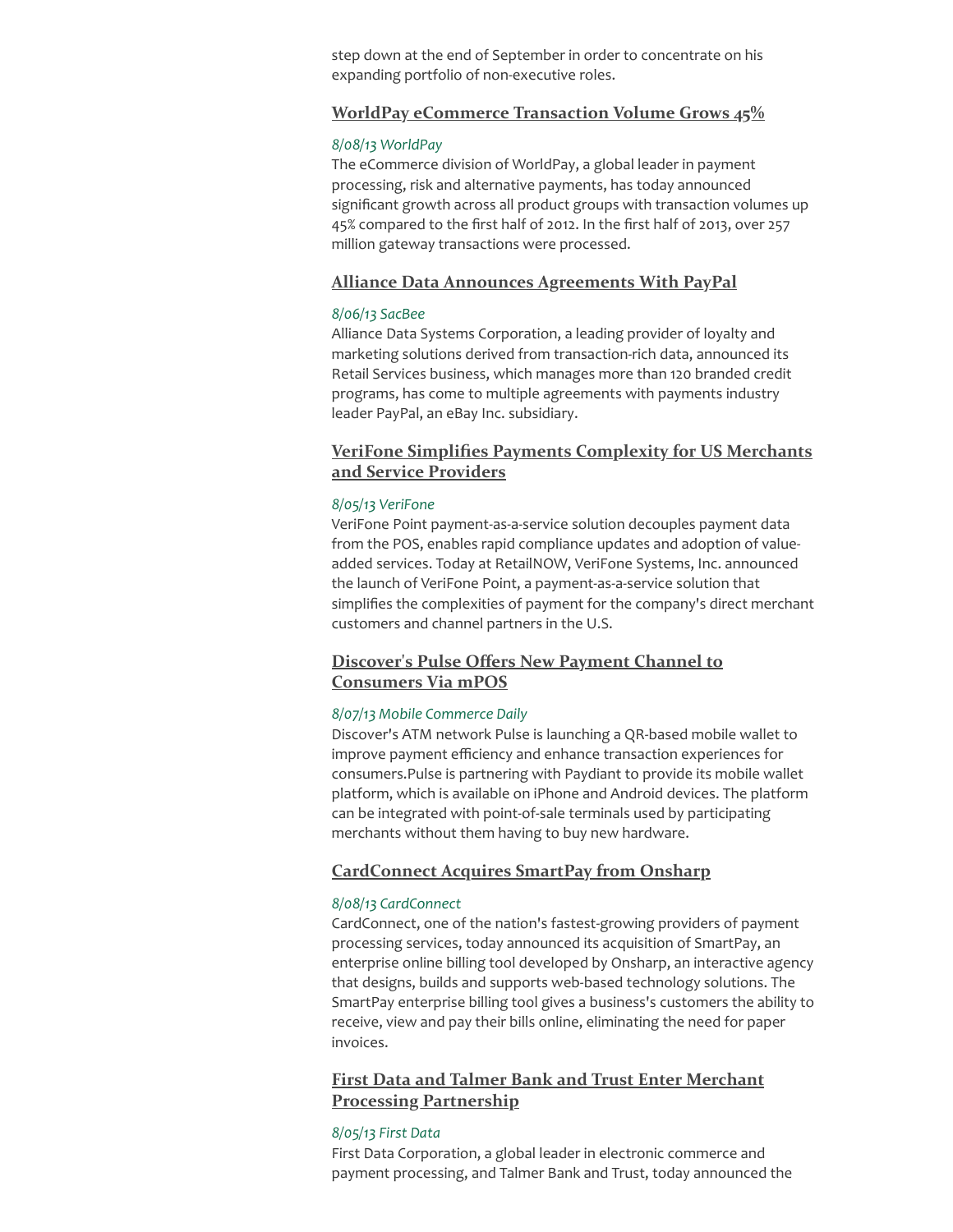companies recently finalized a long-term strategic merchant services partnership. Under terms of the agreement, First Data will partner with Talmer Bank and Trust to distribute payment processing services to the bank's clients throughout their client-facing channels, including its 42 retail branch network.

# Moneris, [TouchBistro](http://bankcreditnews.com/news/moneris-touchbistro-partner-to-offer-ipad-payment-solution-for-restaurant-customers/11942/?utm_source=NewsFilter+366+8%2F09%2F13&utm_campaign=NF+%23366+8%2F09%2F13&utm_medium=archive) Partner to Offer iPad Payment Solution for Restaurant Customers

#### 8/08/13 Visa

Visa Europe today announced the appointment of Nicolas Huss as its next President and CEO. Huss (48) will join Visa Europe from Apollo Group, where he is Chief Executive, Avant Spain and Ireland, on 1 October. After seven and a half years as President and CEO, Peter Ayliffe has decided to step down at the end of September in order to concentrate on his expanding portfolio of non-executive roles.

# Mercury Introduces [MercuryActivate](http://www.mercurypay.com/mercury-introduces-mercuryactivate-to-drive-merchant-enrollment-online/?utm_source=NewsFilter+366+8%2F09%2F13&utm_campaign=NF+%23366+8%2F09%2F13&utm_medium=archive) to Drive Merchant Enrollment Online

#### 8/05/13 Mercury

Mercury Payment Systems today launched MercuryActivate at the RetailNOW 2013 Convention and Expo in Las Vegas. The new MercuryActivate solution will provide an innovative API for point-of-sale system developers to capture merchant enrollments online for Mercury payment processing.

# Sterling Aligns with Former Cox Target Media Execs to Expand Loyalty [Programs](http://www.sterlingpayment.com/news/sterling-news/sterling-aligns-with-former-cox-target-media-execs-to-expand-loyalty-programs/?utm_source=NewsFilter+366+8%2F09%2F13&utm_campaign=NF+%23366+8%2F09%2F13&utm_medium=archive)

#### 8/05/13 Sterling

Sterling Payment Technologies announced that direct marketing veterans William Disbrow and Jim Sampey, both former chief executives of Valpak/Cox Target Media, have joined Sterling to identify opportunities and expand Sterling's loyalty products, including its new mobile loyalty solution Perkz. "Jim and I believe effective local marketing is greatly enhanced through the use of POS data," Mr. Disbrow said. "We are excited to align with Sterling Payment Technologies because of their expertise and commitment in developing these types of solutions. "

# Blackbaud MobilePay Makes it Easy for [Nonprofits](http://phx.corporate-ir.net/phoenix.zhtml?c=176673&p=irol-newsArticle&ID=1845625&highlight=&utm_source=NewsFilter+366+8%2F09%2F13&utm_campaign=NF+%23366+8%2F09%2F13&utm_medium=archive) to Accept Mobile Payments On The Go

#### 8/07/13 Blackbaud

As nonprofits project doubling their investment in mobile technologies this year, Blackbaud today released Blackbaud MobilePay™, a mobile credit card processing application that is integrated with the company's payment processing services. Blackbaud MobilePay is now available in the Apple®App Store and the Android®Play Store to nonprofits in the United States using Blackbaud Merchant Services. Blackbaud clients receive up to two complimentary Blackbaud MobilePay card readers.

# Bluefin Payment Systems Partners with Community [TechKnowledge](http://www.bluefin.com/2013/08/06/bluefin-payment-systems-partners-with-community-techknowledge-for-all-in-one-payment-system/?utm_source=NewsFilter+366+8%2F09%2F13&utm_campaign=NF+%23366+8%2F09%2F13&utm_medium=archive) for All-in-One Payment System

#### 8/06/13 Bluefin

Bluefin Payment Systems and Community TechKnowledge Inc. (CTK), a nonprofit database software company and creator of nonprofit software solution, Apricot, announced today that they have entered into a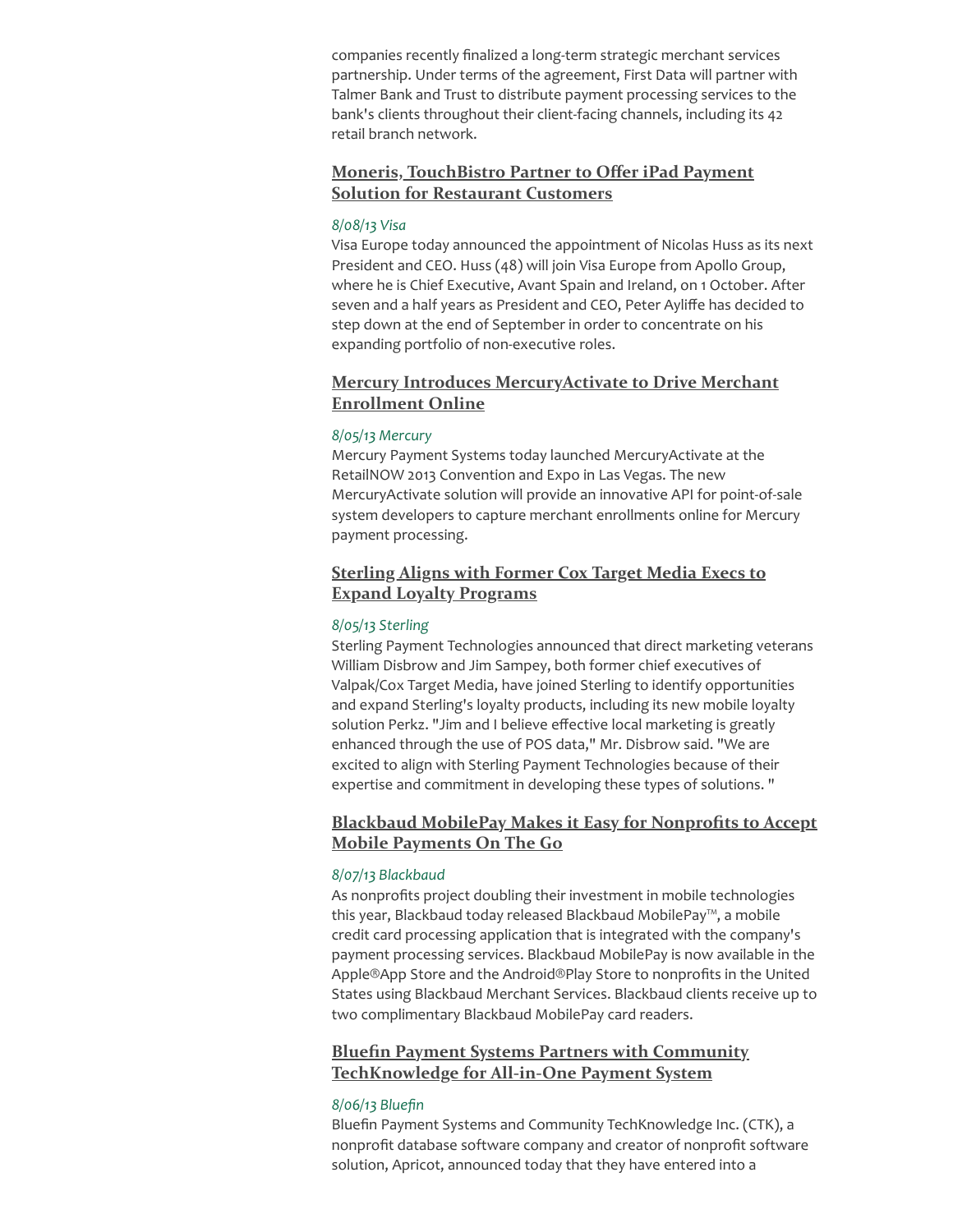partnership to make Bluefin's payment platform, PayConex, available to their U.S. customer base.

# CSR Executives Achieve Financial Services and Privacy **[Credentials](http://www.csrcorporate.com/news/2013/08/06/csr-executives-achieve-financial-services-and-privacy-credentials?utm_source=NewsFilter+366+8%2F09%2F13&utm_campaign=NF+%23366+8%2F09%2F13&utm_medium=archive)**

#### 8/06/13 CSR

CSR announced that Director of Compliance Mark Brady has earned the prestigious CIPP/E from the International Association of Privacy Professionals (IAPP) in pan-European privacy law while both CSR's Founder Ross Federgreen and Brady received IAPP's CIPM designation as Certified Information Privacy Managers. Additionally, EVP Sales and Client Solutions Darrel Anderson was awarded an esteemed Fellow of CSI® financial services credential from the Canadian Securities Institute.

# American Dairy Queen [Corporation](http://mozido.com/american-dairy-queen-corporation-selects-mozido-for-mobile-payments-loyalty-and-targeted-marketing-pilot-test?utm_source=NewsFilter+366+8%2F09%2F13&utm_campaign=NF+%23366+8%2F09%2F13&utm_medium=archive) Selects Mozido for Mobile Payments, Loyalty and Targeted Marketing Pilot Test

#### 8/06/13 Mozido

American Dairy Queen Corporation (ADQ) has selected Mozido, LLC, a leading provider of cloud-based, white-label integrated mobile solutions, to launch its mobile application pilot test. The consumer app will feature a simple and engaging DQ® customer mobile experience for loyalty rewards, offers and payments.

#### Startup Creates Websites For Small [Merchants](http://www.isoandagent.com/news/Startup-Creates-Websites-For-Small-Merchants-3014998-1.html?utm_source=NewsFilter+366+8%2F09%2F13&utm_campaign=NF+%23366+8%2F09%2F13&utm_medium=archive)

#### 8/05/13 ISO & Agent

When a web search for a local merchant comes up empty, the business can seem diminished. What's on that café's menu? When does the doctor's office open? What band's playing tonight? You mean that mechanic everybody's endorsing doesn't even have a website? Well, that could all change. A start-up plans to use acquirers to promote the lowcost, hassle-free sites it wants to create for the 50% of Tier 4 small merchants too intimidated or too pressed-for-time to set up their own.

# 3dcart Partners with BitPay to Offer 16,000+ Merchants the Option to Complete Online [Transactions](http://www.prweb.com/releases/2013/8/prweb10989036.htm?utm_source=NewsFilter+366+8%2F09%2F13&utm_campaign=NF+%23366+8%2F09%2F13&utm_medium=archive) Using Bitcoins

#### 8/05/13 PRWeb

3dcart, an increasingly popular ecommerce platform with more than 16,000 global merchants, announced today that it has partnered with BitPay, an electronic payment service provider that gives online store owners the ability to accept Bitcoins as payment for goods and services.

## USA [Technologies](http://investor.usatech.com/releasedetail.cfm?ReleaseID=783594&utm_source=NewsFilter+366+8%2F09%2F13&utm_campaign=NF+%23366+8%2F09%2F13&utm_medium=archive) Launches ePortGO, a One-Stop Solution for the \$11 Billion Taxi and For-Hire Vehicle Market

#### 8/07/13 USA Technologies

USA Technologies, Inc officially launched ePortGOTM an end-to-end cashless payment, dispatch and navigation solution designed to simplify and economize the daily processes of today's taxi and for-hire vehicle businesses while accommodating the increasing demand for secure, invehicle credit/debit card acceptance.